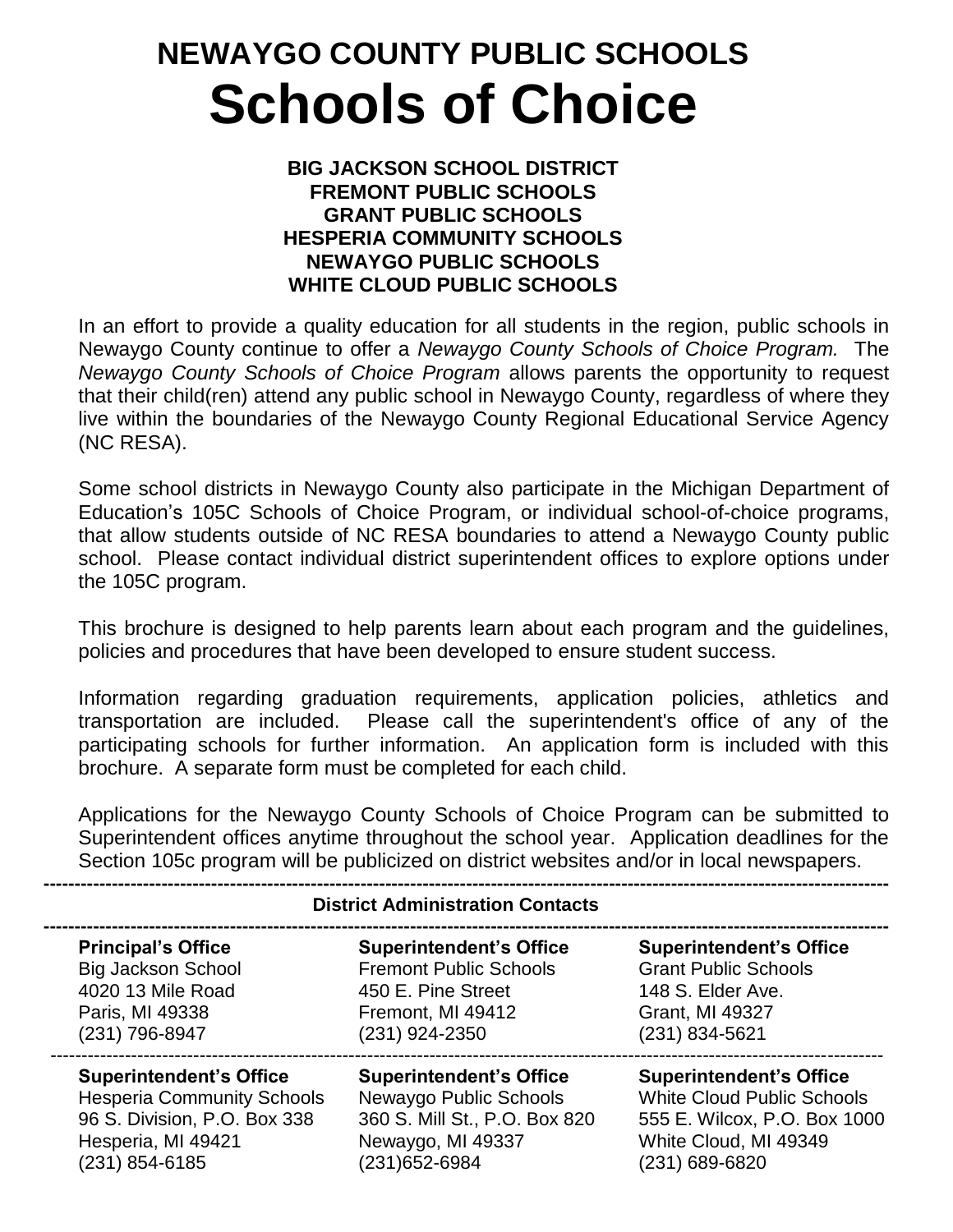### **Newaygo County Schools of Choice Guidelines**



The application process has been designed to guarantee all applicants a fair and equitable opportunity. Parents or guardians should be aware of the application timelines, guidelines, graduation requirements, transportation responsibilities and athletic policies. Listed below are the guidelines regarding the application process.

1. The parents/guardians of a student who prefers to attend a school outside of their resident district must complete a *Newaygo County Schools of Choice* application and return it to the superintendent of their *resident* district. *A student will not be accepted into their choice district until he/she is released from the resident district.*

A copy of the application, with the resident district's response, will be sent to the choice district for final processing. The choice district will process and send a final copy to the parents/guardians, the choice school principal, and the superintendent of the resident district within two (2) weeks of processing.

- 2. While there is no application deadline for the Newaygo County plan, 105C deadlines are set and published annually by participating districts, according to guidelines established by the Michigan Department of Education. Currently Big Jackson, Fremont Public Schools, Hesperia Community Schools, Newaygo Public Schools and White Cloud Public Schools participate in the 105C Schools of Choice Program.
- 3. The number of transfers allowed under the each program is determined by space available in each district.
- 4. A student approved for transfer to a choice district is allowed to remain in the choice district until his/her class graduates from that school. Current choice students do not need to complete an application on an annual basis, but must inform the Superintendent's office of the choice district if they will or will not be returning for the following school year.
- 5. An application form must be completed for each student wishing to participate in either program. There are no guarantees of any siblings receiving admission into either program, but siblings of current choice students will be given priority over other choice requests.
- 6. Students participating in the either program who wish to return to their resident school for the following year, must notify the superintendent's office in both their resident district and choice district by June 1.
- 7. All participants in the either program are expected to attend their school of choice for the entire school year. Requests for students transferring back to his/her resident district during the school year, may be granted on a case-by-case basis.
- 8. Students who are not currently attending a public school in Newaygo County due to expulsion or dropout must be readmitted to their resident district, attend in their resident school district, and demonstrate success prior to participating in the either program. The choice district reserves the right to refuse enrollment to a student who has demonstrated disciplinary behavior problems in his/her resident district.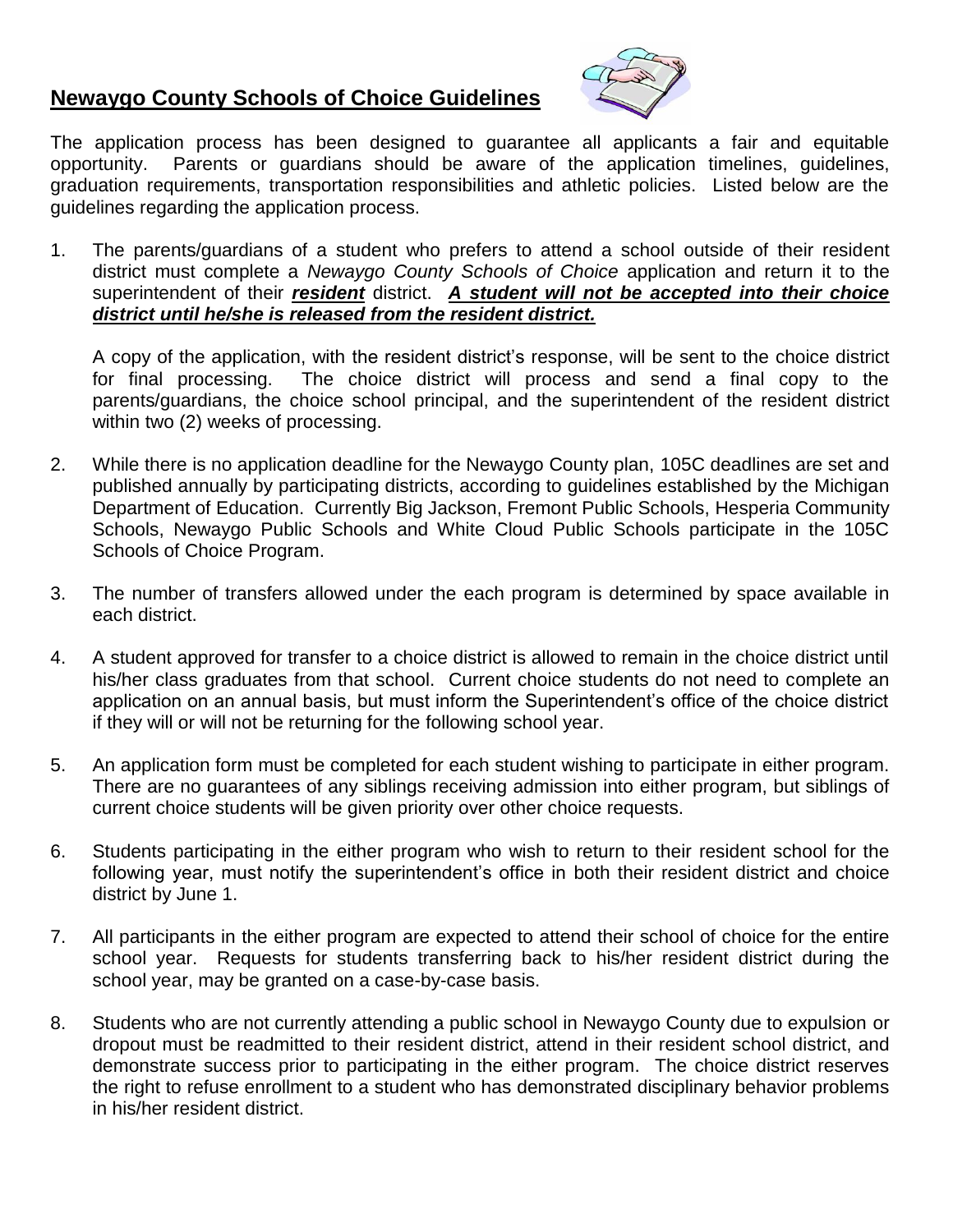9. Parents, guardians, and students desiring to participate in either program are encouraged to meet with a building administrator or district representative of the choice school to discuss school rules, curriculum, parent involvement, graduation requirements, grade placement, and other school-related issues prior to making application.

Choice students should be aware that not all class requests may be granted. Prior to submitting an application, it is encouraged that the student and his/her parents or guardians meet with a counselor or school administrator at the school of choice to determine class availability.

- 10. Applications from students under an IEP will not be considered if the choice district is not currently providing the services called for in the IEP. If a 105c applicant is receiving special education services, the choice district reserves the right to deny admittance if the resident district does not agree to the funding agreement (to be established between the two districts).
- 11. Parents or guardians shall be responsible for all transportation of their child(ren) to and from school outside their district of residence unless arrangements are available through the choice district. (Refer to the transportation section on page 4.)
- 12. A local district will not charge tuition for students accepted under a choice program.
- 13. A parent shall not complete an application for any child's placement in more than one building or district at a time.
- 14. Both programs will continue indefinitely until such time local boards of education take action to cease participation.

#### **Graduation/Promotion Requirements and Curriculum Issues**



Each school district in Newaygo County has developed a curriculum that is based on the State of Michigan Core Curriculum Model. In addition, each district has its own locally approved grading system and graduation requirements. While there are some similarities of requirements among districts, parents or guardians should be aware of the following conditions of the Choice Programs:

- 1. Participants are required to graduate with the number of credits determined by the district they are attending at the time of graduation.
- 2. All districts will supply, at the request of parents or guardians, a current listing of graduation requirements for the high school they wish to have their child attend. To receive a copy of graduation requirements, parents or guardians should contact the high school principal of the choice district.
- 3. Upon acceptance into the program, a current listing of outcome requirements from that building will be supplied to participants.
- 4. Choice students may participate in their choice district's summer programs, pending space availability.